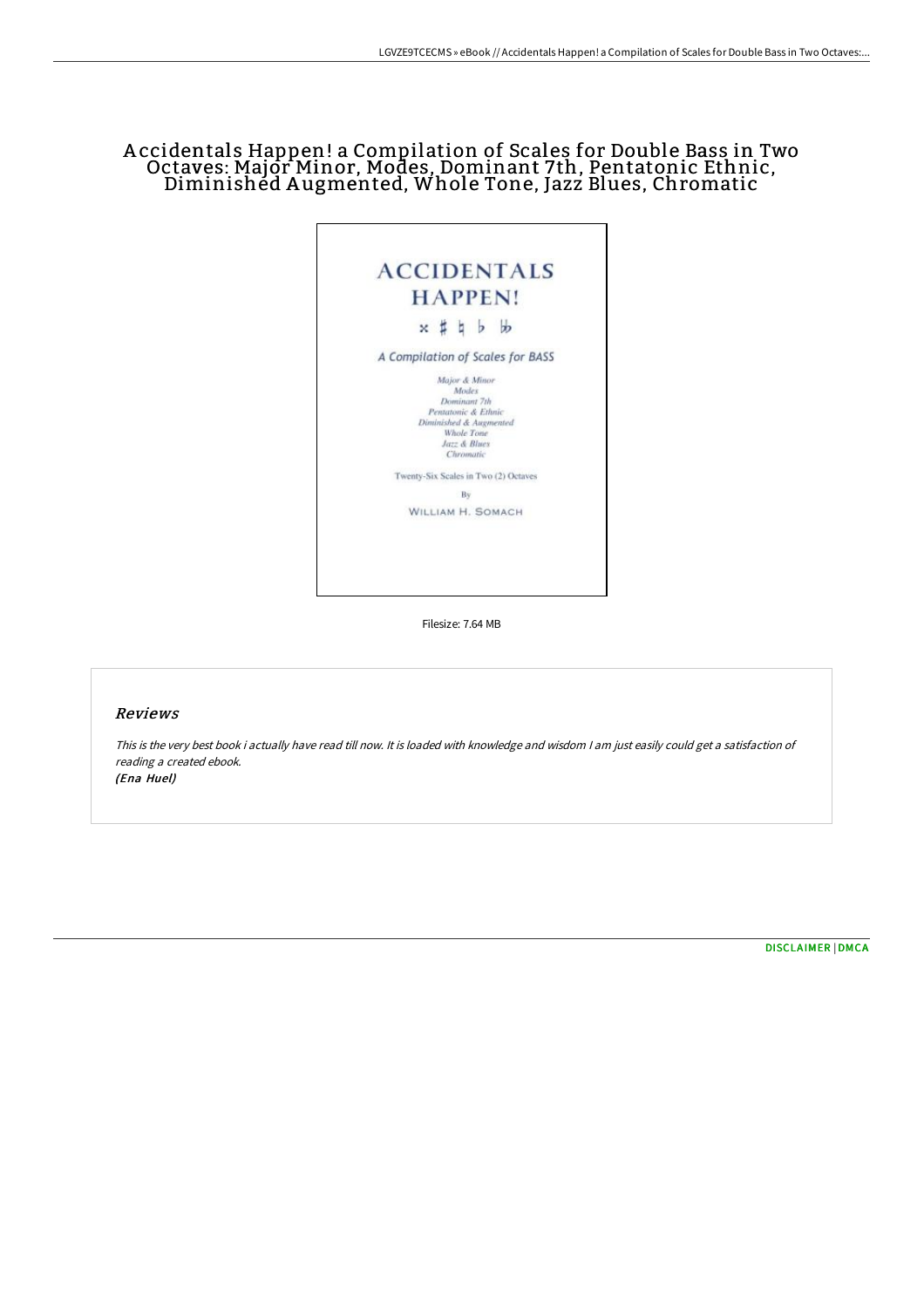### ACCIDENTALS HAPPEN! A COMPILATION OF SCALES FOR DOUBLE BASS IN TWO OCTAVES: MAJOR MINOR, MODES, DOMINANT 7TH, PENTATONIC ETHNIC, DIMINISHED AUGMENTED, WHOLE TONE, JAZZ BLUES, CHROMATIC



Createspace, United States, 2013. Paperback. Book Condition: New. 279 x 216 mm. Language: English . Brand New Book \*\*\*\*\* Print on Demand \*\*\*\*\*.ACCIDENTALS HAPPEN! is a diverse scale book which includes scales from classical, jazz, blues and a variety of world music traditions. In this book are 26 scales notated in all 15 key signatures. The scales in this book are: Major, Harmonic Melodic Minor, Dorian, Phrygian, Lydian, Mixolydian (Dominant 7th), Aeolian (Natural Minor) Locrian Modes, Major Minor Pentatonic Scales, Spanish/Jewish, Hungarian Minor, Arabic, Hindu, Augmented, Lydian Augmented, Major Minor Diminished, Whole Tone Diminished Whole Tone, Harmonic Major, Blues, Bebop, Lydian Dominant Chromatic scales. All scales in this book are notated in TWO OCTAVES. It includes reference material on 25 scales, the Circle of Fifths, key signatures enharmonic equivalents. Half steps are shown in all scales where applicable. It is designed for double bassists who have reached a moderately proficient level of formal training. A great preparation for improvisation.

Read Accidentals Happen! a [Compilation](http://techno-pub.tech/accidentals-happen-a-compilation-of-scales-for-d.html) of Scales for Double Bass in Two Octaves: Major Minor, Modes, Dominant 7th, Pentatonic Ethnic, Diminished Augmented, Whole Tone, Jazz Blues, Chromatic Online Download PDF Accidentals Happen! a [Compilation](http://techno-pub.tech/accidentals-happen-a-compilation-of-scales-for-d.html) of Scales for Double Bass in Two Octaves: Major Minor, Modes, Dominant 7th, Pentatonic Ethnic, Diminished Augmented, Whole Tone, Jazz Blues, Chromatic